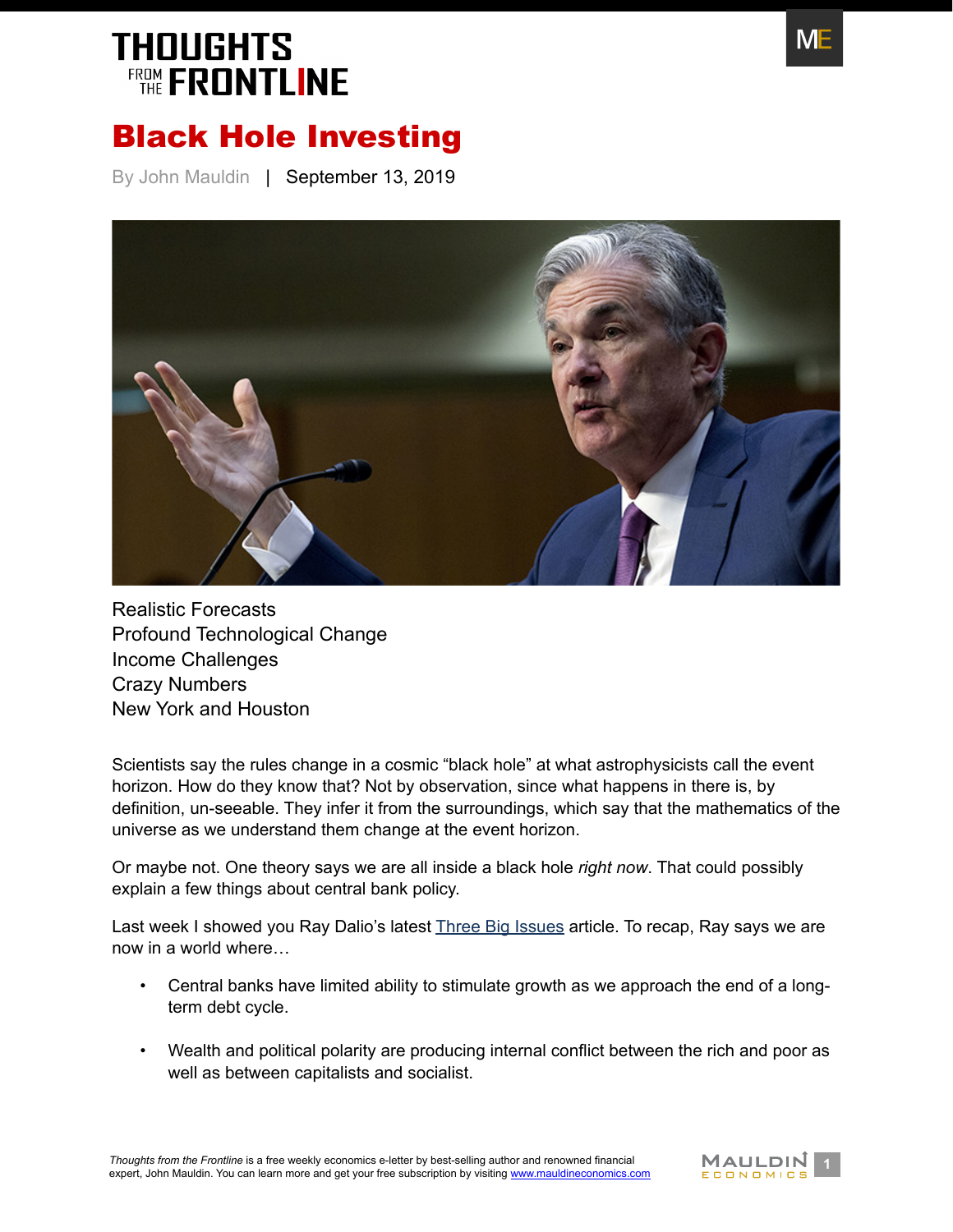

There is also external conflict between a rising power (China) and the existing world leader (the USA).

The world last saw this combination in the 1930s, which is not comforting, to say the least. But as I said, we can get through this together *if* we approach it wisely. That's a big "if," given the ways some investors behave at cyclical peaks, but people will do what they do. We can only control our own actions, and today I want to talk about some we can take.

We are approaching the black hole, which means we can't rely on previously reliable strategies. Let's start with a jolt of reality.

#### <span id="page-1-0"></span>**Realistic Forecasts**

As investors we have to make assumptions about the future. We know they will likely prove wrong, but something has to guide our asset allocation decisions.

Many long-term investors assume stocks will give them 6–8% real annual returns if they simply buy and hold long enough. Pension fund trustees hire consultants to reassure them of this "fact," along with similar interest rate and bond forecasts, and then make investment and benefit decisions.

Those reassurances are increasingly hollow, thanks to both low rates and inflated stock valuations, yet people running massive piles of money behave as if they are unquestionably correct.

You can, however, find more realistic forecasts from reliable, conflict-free sources. One of my favorites is Grantham Mayo Van Otterloo, or GMO. Here are their latest 7-year asset class forecasts, as of July 31, 2019.





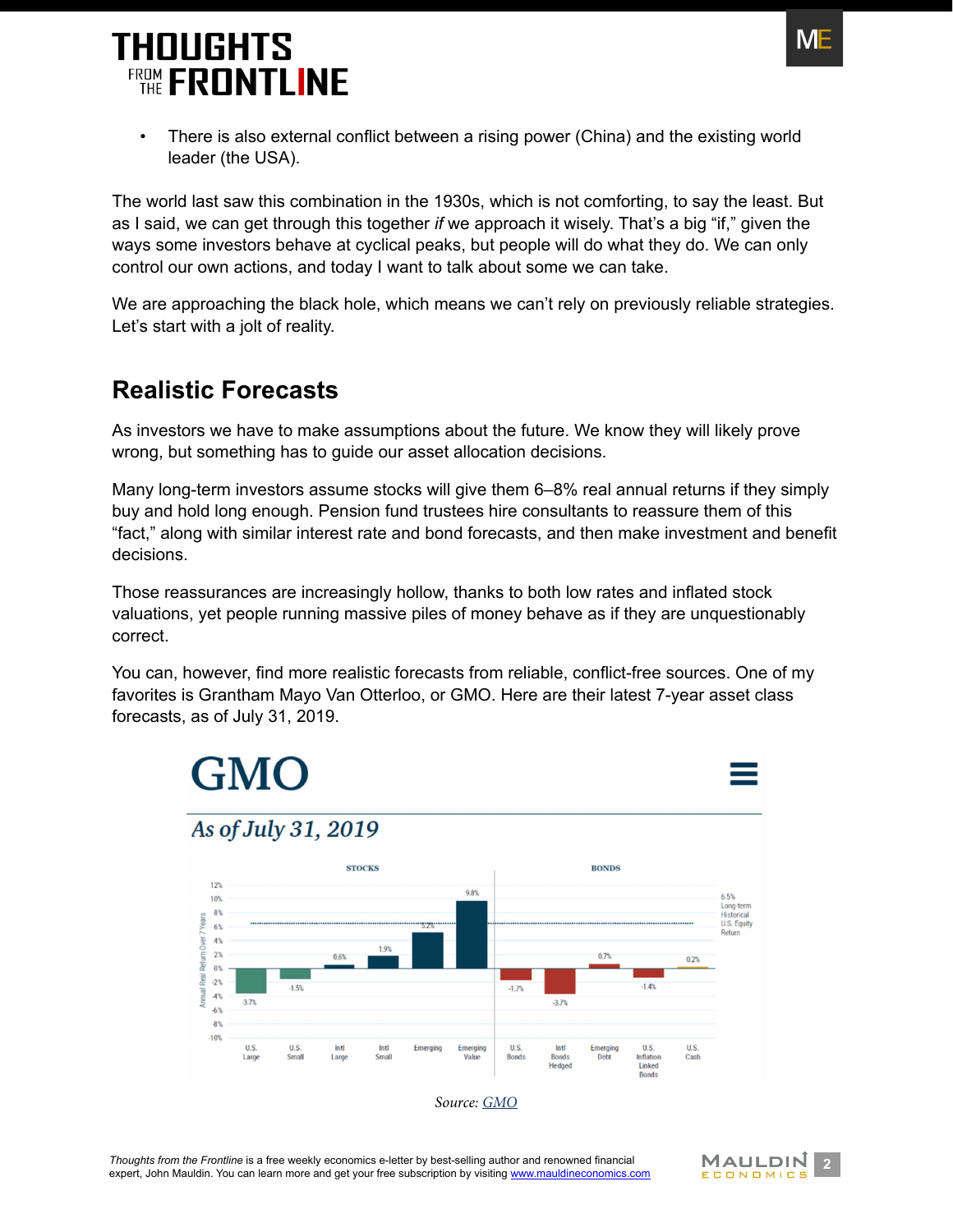

These are bleak numbers if you hope to earn any positive return at all, much less 6% or more. If GMO is right, the only answer is a large allocation to emerging markets which, because they are emerging, are also riskier. The more typical 60/40 domestic stock/bond portfolio is a certain loss, according to GMO. (Note these are all "real" returns, which means the amount by which they exceed the inflation rate).

Others like my friends at Research Affiliates (Rob Arnott), Crestmont Research (Ed Easterling), or John Hussman (Hussman Funds) have similar forecasts. They differ in their methodologies but the basic direction is the same. The point is that returns in the next 7 or 10 years will not look anything like the past.

If you think these are reasonable forecasts (I do), then one reaction is to keep most of your assets in cash for at least a fractionally positive, low-risk return. That's simple to do. But it probably won't get you to your financial goals.

Remember, though, this forecast is what GMO expects *if you buy and hold* those asset classes for the next seven years. Nothing requires most of us to do that. We are free to move between them and use other asset classes, too… which is exactly what I think we should do.

#### <span id="page-2-0"></span>**Profound Technological Change**

I mentioned last week that technology will bring profound changes. I'm expounding on that in my book. It has major investment implications. Companies small and large, all over the world, are right now inventing new technologies that are going to change our lives.

I've used this example before, but think of the now-ubiquitous smartphone. Apple launched that category with the iPhone in 2007. Many who saw them as expensive toys at first now can't live without them. That shows you how fast, and how deeply, a technology *we didn't even know we needed* can change everyday life. Not always for the better, but the change is real.

The iPhone ecosystem around it spawned other successful companies. The productivity gains it gave users led to growth in seemingly unrelated fields. We have a radically different (and, on balance, better) economy now than we would have without it.

Note also, the iPhone launched just months before the Great Recession began, and proved indispensable anyway. So our macro challenges, serious though they may be, won't necessarily stop progress. They may even accelerate it.

I expect to see fortunes made in biotechnology, and particularly life extension and age reversal drugs, but that will only be the beginning. Autonomous vehicle technology is going to restructure our cities and enhance our productivity as we put those traffic jam hours to better use. AI and Big Data will enable quantum leaps in many fields.

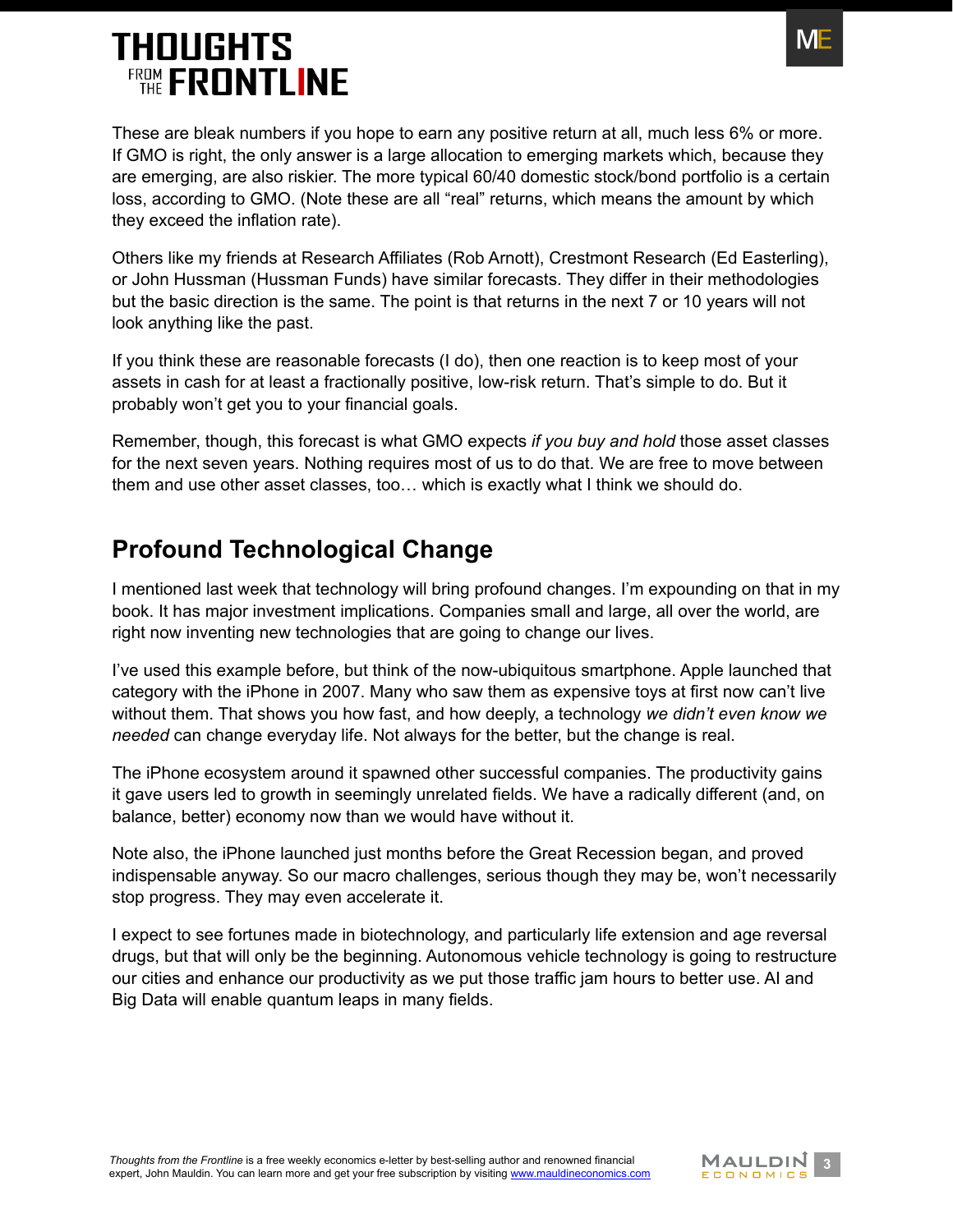

I could go on with more examples, but here's the point: *Innovation will continue* in almost any economic scenario you can imagine. Recession will, at most, delay it a bit. Not every innovative company will succeed but some will, and the rewards will be huge. If you want capital gains, the opportunities will be there… but not in a passive index strategy. You will need active management and expert managers.

Owning index funds won't help much because by definition most of these companies will start out small and not have meaningful presence in the indexes. By the time they are big enough to be meaningful, the really massive gains will have already been made. That means you will want to find active managers who focus on particular fields and allocate them some of your *risk* (not core!) capital. These will not be sure things.

#### <span id="page-3-0"></span>**Income Challenges**

Now, capital gains aren't (and shouldn't be) everyone's goal. Many of my Baby Boomer peers have assets but need current income, which is scarce and getting scarcer in this low-yield world. The way central banks are going, conventional debt instruments probably won't do it.

This week the ECB lowered its base rate to -0.50% and announced it will stay there for a long time. I think it is increasingly obvious we are headed back to the zero bound on short-term US government debt. That will drag down interest rates on most fixed income instruments.

Here again, I think the market will provide solutions but they won't be what once was thought of as "normal." Our parents and grandparents could count on 5% or better yields in safe, predictable CDs and Treasury bills. That's fantasy now. So, what do you do?

The *first* thing, if you're not already fully retired, is to maximize your job income and increase your savings. Watch your spending, too. Now is not the time for frivolity. Be the ant, not the grasshopper.

That still won't be enough for most income-seeking investors. We will need higher yields from our portfolios. Right now, this is more than a minor challenge unless you want to take significant principal risk. Government bonds yield nothing (or less) and corporate bonds are headed that way. High-yield bonds indeed have higher yields but also higher risk. What to do?

I think interest rates are going lower and will stay lower for a very long time, just as I and my fellow Boomers are hitting retirement age. (I'll start getting Social Security when I turn 70 next month. I remember reading somewhere that I'll earn something like 1 to 2% compound returns on my Social Security "investment." Ouch.)

The good news is that markets eventually respond to demand. More and more companies will concentrate on returning investor capital. As businesses stabilize into steady cash flow, they will be able to pay increasingly higher dividends, and may find it is a good way to maintain their share prices. In addition, I think many old-fashioned value companies are getting ready to come back into favor as their steady dividends become attractive to a retiring generation.

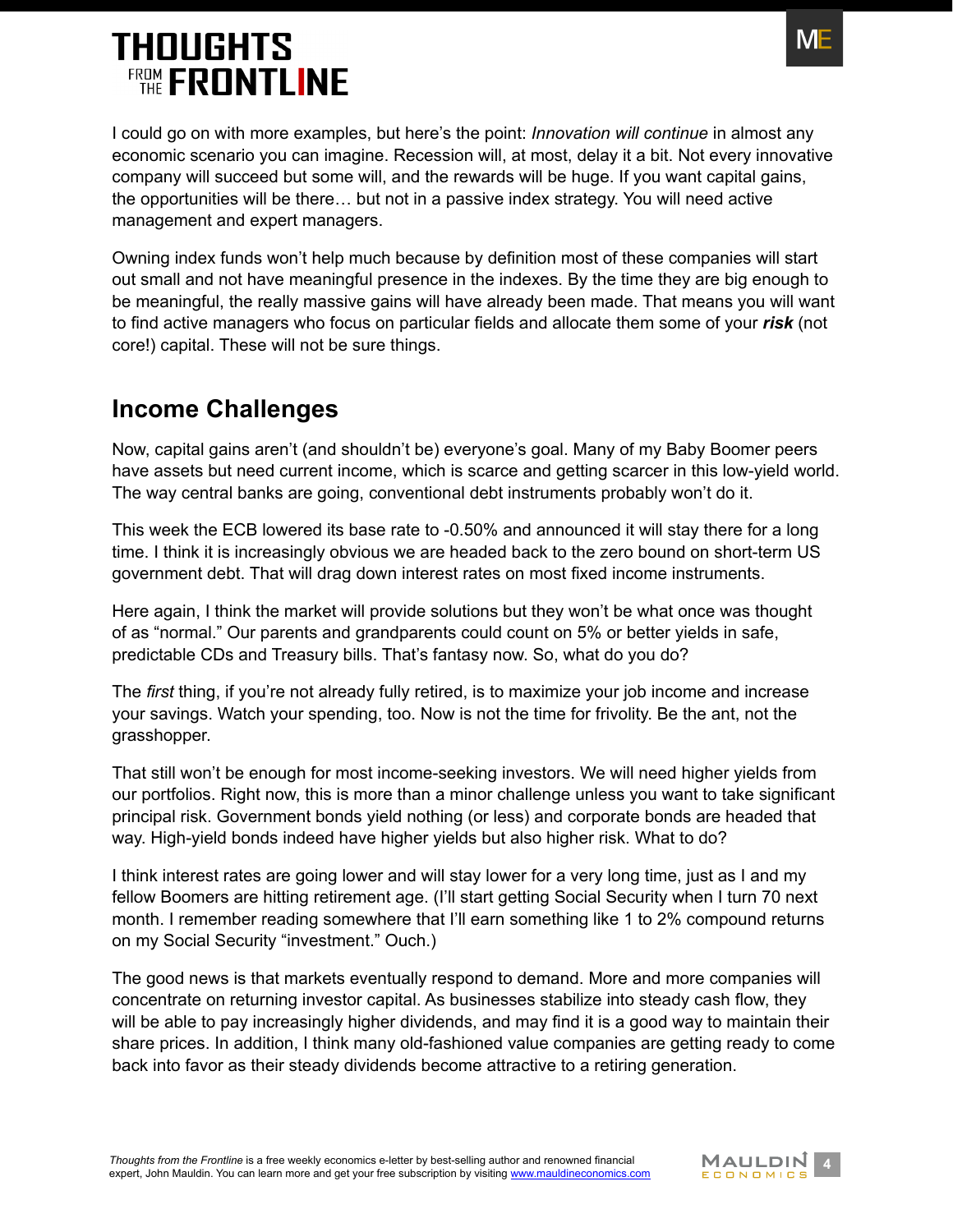

Remember, there are different ways to slice this pie. It doesn't have to be standard dividends. I expect innovative structures will emerge to offer yield with controlled risk—new kinds of preferred shares, convertible securities, etc. Some exist right now, but legal barriers restrict them only to the wealthiest investors. Here again, if the demand exists, elected officials will respond by relaxing those barriers.

Higher yields come with higher risk, of course. That's why you should spread your capital across more than one and not risk too much on any one strategy. A strategy I have seen used with great success is simple high-yield bond timing. While those trading algorithms can be complex, even simple ones can sometimes yield above-market returns over a full cycle.

As my dad would tell me when I was growing up, *"Son, betteth not thy whole wad on one horse."* That was as close to biblical language as he could get.

Central banks and politicians are the problem, not the solution. Last week President Trump openly told the Federal Reserve to reduce interest rates to zero *or lower*.

Seriously? What business activity will that encourage? The latest National Federation of Independent Business [survey](https://www.mauldineconomics.com/over_my_shoulder/nfib-small-business-optimism-survey13) (by my good friend Bill "Dunk" Dunkelberg) clearly shows that small businesses aren't worried about interest rates. What they need is more customers and predictable government policies. In a world of trade wars and potential currency wars brought on by central bank manipulation, predictable is not a word that comes to mind.

Further, do the president and his economic advisors understand the realities facing the average retiree? In this zero-interest-rate world, exactly how are retirees supposed to survive without taking much more risk than they should?

The financial repression emanating from central banks all over the world borders on criminal, and that they think they are "helping" us is risible. They are on the verge of destroying a generation come the next recession. They have encouraged retirees to seek yield and riskier investments precisely when they should not be.

They are robbing savers and asking us to say thank you because they are so wise.

#### <span id="page-4-0"></span>**Crazy Numbers**

Many financial advisors, apparently unaware the event horizon is near, continue to recommend old solutions like the "60/40" portfolio. That strategy does have a compelling history. Those who adopted and actually stuck with it (which is very hard) had several good decades. That doesn't guarantee them several more, though. I believe times have changed.

But those decades basically started in the late 40s and went up until 2000. After 2000, the stock market (the S&P 500) has basically doubled, mostly in the last few years, which is less than a 4% return. When (not if) we have a recession and the stock market drops 40% or more, index investors will have spent 20 years with a less than 1% compound annual return. A 50% drop, which could certainly happen in a recession, would wipe out all their gains, even without inflation.

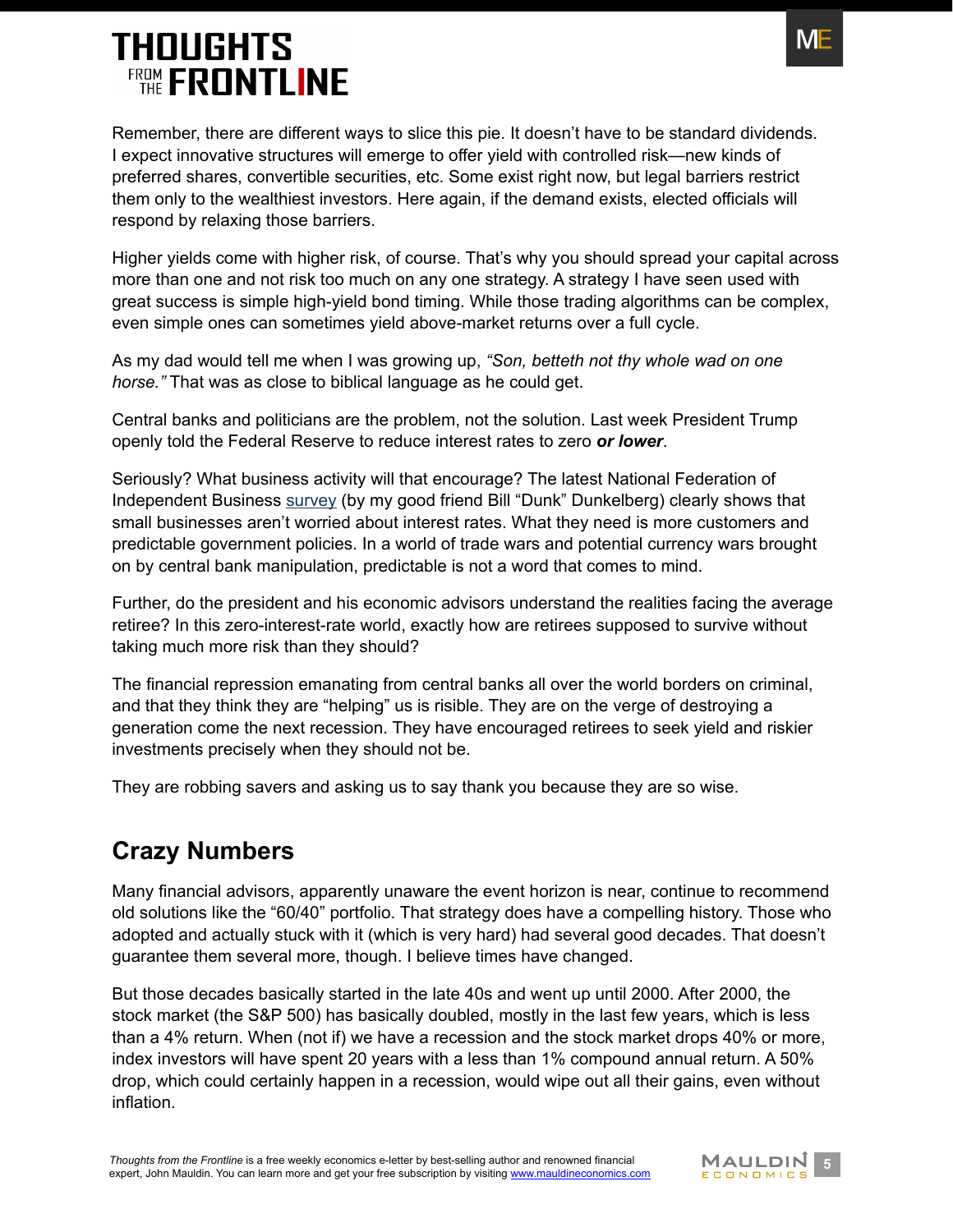

And yes, there have been historical periods where stock market returns have been negative for 20 years. 1930s anyone? Yes, it is an uncomfortable parallel.

The "logic" of 60/40 is that it gives you diversification. The bonds should perform well when the stocks run into difficulty, and vice versa. You might even get lucky and have both components rise together. But you can also be unlucky and see them both fall, an outcome I think increasingly likely. Louis Gave wrote about this last week.

*Historically, the optimized portfolio of choice, and the one beloved of quant analysts everywhere, has been a balanced portfolio comprising 60% growth stocks and 40% long-dated bonds. Yet recently, this has come to look less and less like an optimized portfolio, and more and more like a "dumbbell portfolio," in which investors hedge overvalued growth stocks with overvalued bonds.*

*At current valuations, such a portfolio no longer offers diversification. Instead, it is a portfolio betting outright on continued central bank intervention and ever-lower interest rates. Given some of the rhetoric coming from central bankers recently, this is a bet which could now be getting increasingly dangerous.*

(*Over My Shoulder* members can [read Louis Gave's full "Dumbbell Portfolio" article](https://www.mauldineconomics.com/over_my_shoulder/louis-gave-the-danger-of-a-dumbbell-portfolio) with a summary and key points. Not a member? [Click here to join us](http://www.mauldineconomics.com/go/v39ffb/MEC).)

We are rapidly approaching the event horizon where central bank intervention and ever-lower interest rates will not help your bond portfolio. That is already the case in Europe and Japan. Stocks are at historically high valuations and subject to a severe bear market brought on by a recession.

"Diversification" is not simply owning different asset classes. They have to be uncorrelated to each other and, more important, *stay* uncorrelated. That was a problem in 2008 when lots of previously disconnected categories suddenly started moving in lockstep.

For the moment, I still think long-term yields will keep falling, helping the bond side of a 60/40 portfolio. Meanwhile, negative or nearly negative yields will push more money into stocks, driving up that side of the ledger. So 60/40 could keep firing on all cylinders for a while. But it won't do so forever, and the ending will probably be sudden and spectacular.

Which brings us to my final point. The primary investment goal as we approach the black hole should be "Hold on to what you have." Or, in other words, capital preservation. But you may not realize that capital preservation can be *better* than growth, if the growth comes with too much risk. Here's the math.

- Recovering from a 20% loss requires a 25% gain
- Recovering from a 30% loss requires a 43% gain
- Recovering from a 40% loss requires a 67% gain

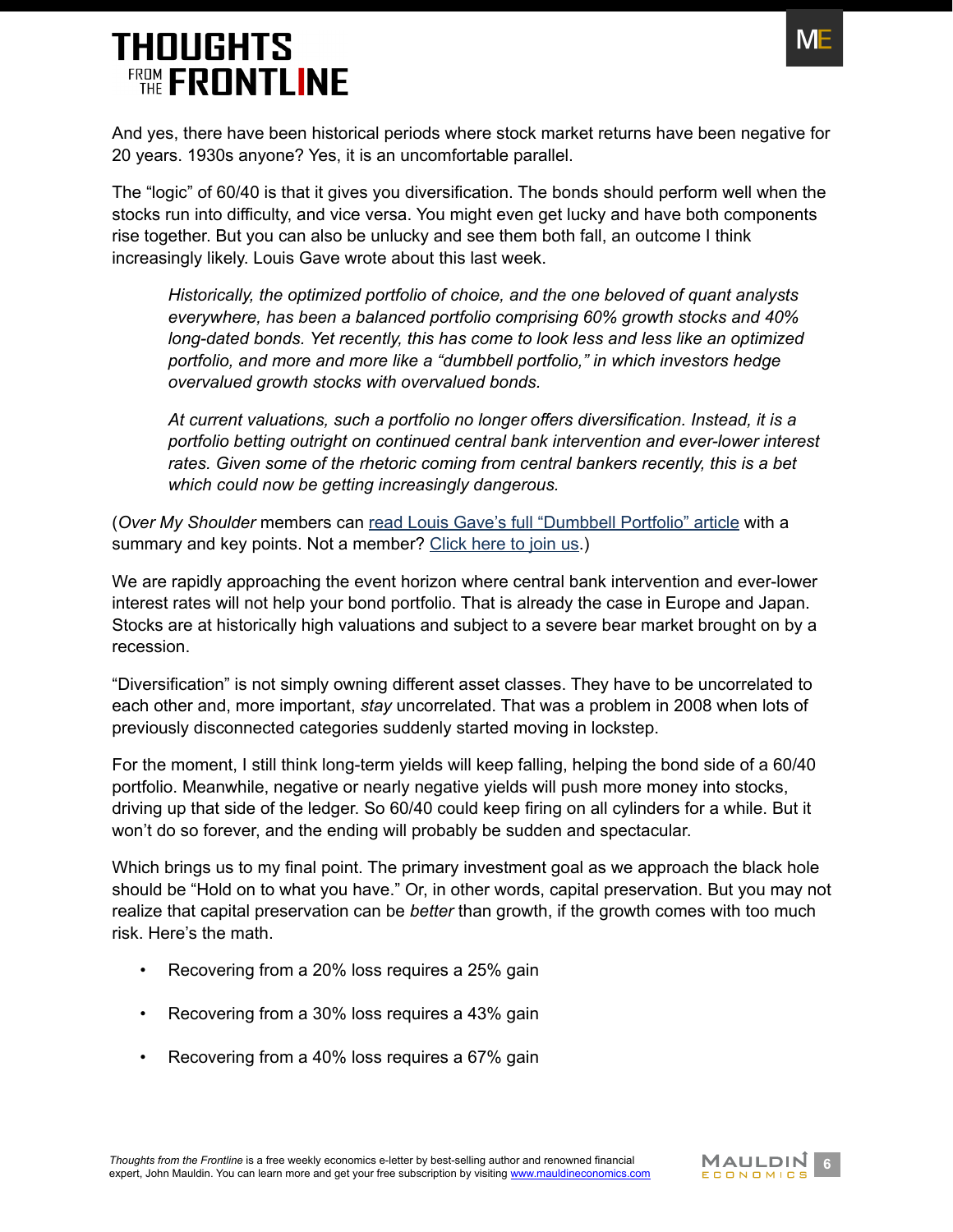

- Recovering from a 50% loss requires a 100% gain
- Recovering from a 60% loss requires a 150% gain

If you fall in one of these deep holes you will spend valuable time just getting out of it before you can even start booking any gains. Once you start to fall, the black hole won't let go. Far better not to get too close.

**Friends don't let friends buy and hold.** I can't say that strongly enough. You must have a well thought out hedging strategy if you're going to be long the stock market. If your investment advisor simply has you in a 60/40 portfolio and tells you that "we are invested for the long term and the market will come back," pick up your capital and walk away. I can't be any more blunt than that.

Every investment advisor, including me, uses these words in their disclosure documents: Past Performance Is Not Indicative of Future Results. I think that has never been more true than for the coming decade. The 2020s will be more volatile and difficult for the typical buy-and-hold index fund investor than anything we have seen in my lifetime.

Active investment management is not particularly popular right now since passive strategies have outperformed. But I think that is getting ready to change. You should start, if you're not already, investigating active management and more proactive investment styles. You will be much happier if you do.

Personally, I am still happily invested in a number of hedge funds but the strategies I select are limited, as many hedge fund styles have seen great challenges in producing acceptable risk/ reward returns.

That is getting ready to change. I believe some hedge fund styles like the distressed debt, fixed income and event driven spaces are going to be very attractive. Who knows? Maybe even long/ short funds will eventually find their former mojo.

At the economic event horizon, we all need to become black hole investors. Relying on past performance as the tectonic plates shift underneath us, as the central bank black holes begin to suck historical performance into their maws, we must look forward rather than backwards to design our portfolios.

At the event horizon, as the Jefferson Airplane song of my youth says, logic and proportion are fallen sloppy dead. You better feed your head with much more forward-looking strategies.

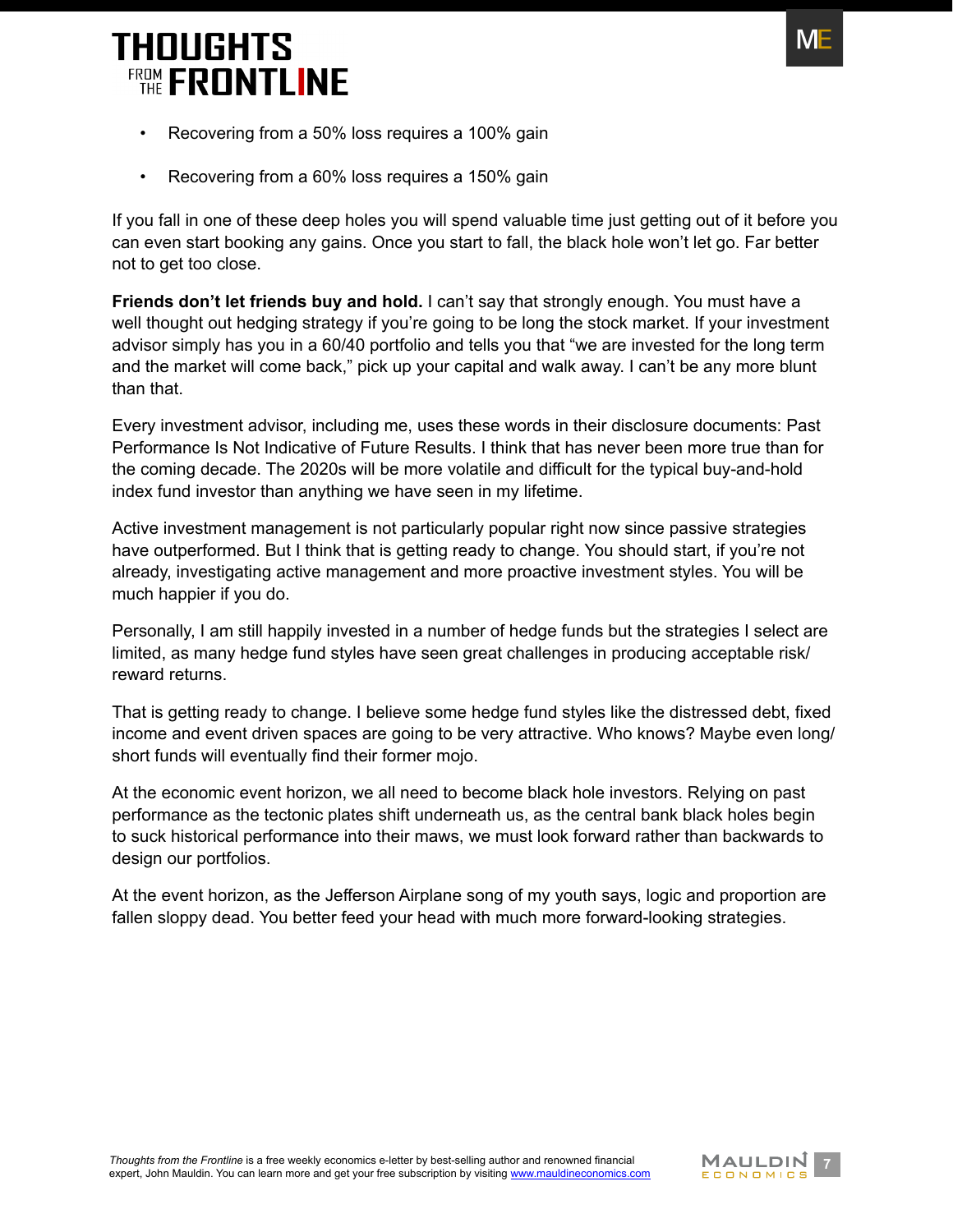

#### <span id="page-7-0"></span>**New York and Houston**

Sunday I will fly to New York, meeting with old friends and new, and researching some management styles and managers, along with a few new biotech investments. Yes, my own personal focus is on biotech, and I do have a larger position of my personal portfolio in biotech stocks than I do in other areas. I should probably take a more holistic approach, but I actually give money to other managers who focus on different parts of the market, and spend more of my personal portfolio time on biotech. Ask me in 10 years if that was a good decision.

Tuesday night I get to be with Danielle DiMartino Booth on her birthday in New York, celebrating it with a number of our mutual friends. Danielle was Richard Fisher's personal researcher at the Dallas Fed and now writes the must-read *Daily Feather* newsletter.

In one of the early Batman movies, the Joker says, "Where does he get all those wonderful toys?" I read *The Daily Feather* and I ask myself, "Where does she get all those wonderful stories and analogies?" And the data is truly a marvel.

I'll be back in Puerto Rico on Wednesday afternoon, with meetings in San Juan before returning home to Dorado. Then the next Monday I will fly to Houston in the early evening. I will spend the next day with my partners at SMH (Sanders, Morris, Harris) going over strategies for clients and meeting with companies (yes, one might be biotech) and hopefully Texas barbecue for dinner. Then up early the next morning to go back to Puerto Rico.

Theoretically, I have no travel scheduled for the next month after that. But past performance suggests that something will happen to keep me from staying home for 30 days straight. We'll see…

And with that, I will hit the send button. You have a great week and I hope you get to spend it with good friends and great conversation. It's hard to get any better than that combination.

Your trying to figure out how I got old enough to get Social Security analyst,

Inf Maddi

John Mauldin [subscribers@mauldineconomics.com](mailto:subscribers%40mauldineconomics.com?subject=)